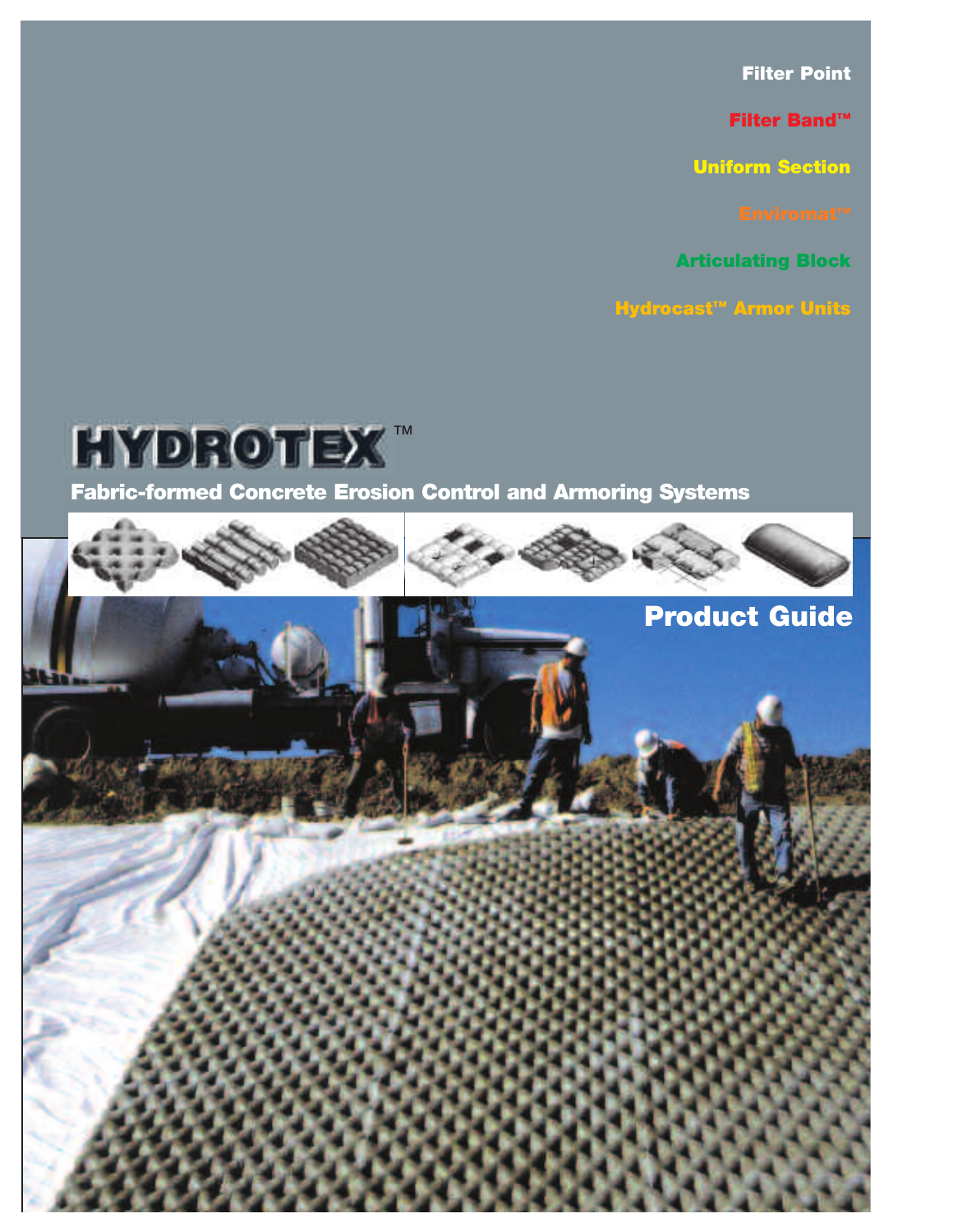# Filter Point (FP) Linings

**Filter Point Linings with filtering points (drains) provide erosion resistant, permeable concrete linings for ditches, channels, canals, streams, rivers, ponds, lakes, reservoirs, marinas, and port and harbor areas. Filter Point Linings have a cobbled surface and a relatively high coefficient of hydraulic friction in order to achieve lower flow velocities andto reduce wave run-up.The filter points provide for the relief of hydrostatic uplift pressures, increasing the system's stability.**

**Filter Point Linings were the first style of fabric form for concrete. In 1965, a Dutch patent was issued for "fabric-formed slope paving." The form suggested by this patent was later refined to create the first "filter point" lining.**

**As the use of this technology has spread worldwide, a variety of other forms have been developed to meet specific job requirements.**

# Filter Band™ (FB) Linings

**Filter Band Linings are similar to Filter Point Linings, providing an effective and highly permeable concrete lining that resists erosive forces.**

**Filter Band differs from Filter Point in that the form creates interconnected, tubular concrete elements that are separated by large, interwoven filter bands. The filter bands provide for greater reduction of uplift pressures than filter points. Also, the biaxial alignment of the tubular elements creates two directionally-determined coefficients of hydraulic friction. As <sup>a</sup> result, Filter Band achieves <sup>a</sup> greater reduction of flow velocity or wave energy than Filter Point.**

**Filter Band concrete linings are specified in situations similar to those for which Filter Point might be specified, but which also require greater relief of uplift pressures, higher reduction of flow velocities, or greater reduction of wave run-up.**



## The Advantages of Hydrotex Linings, Mats, and Armor Units

### **Stability:**

Hydrotex Fabric Forms, manufactured by Synthetex LLC, have been used in millions of square feet of installations worldwide, some in the most severe conditions. In the process they have established a new benchmark in erosion protection by outperforming traditional concrete slope paving, gabions, precast concrete blocks, and rip rap.

Thousands of installations and extensive flume testing have proven that Hydrotex fabric-formed concrete erosion protection systems outperform all alternatives. Hydrotex Linings and Mats, with permissible shear stress in excess of 60 lbs/ft <sup>2</sup> (2.87 kN/m2 ), provide the high degree of stability needed to resist the stresses associated with high velocity flows. Hydrotex fabric-formed concrete has greater hydraulic efficiency than rip



rap, gabions, precast concrete blocks, and conventional concrete slope paving because of several factors. It can mitigate uplift forces due to outflow and excess pore water pressure, reduce hydraulic uplift by slowing channel velocities, and conform to soil contours to reduce the potential for scour.

#### **Reduced Uplift Pressures:**

Many styles of Hydrotex Linings and Mats can accommodate severe uplift pressures. These uplift pressures often cause the failure of conventional concrete slope paving. Unlike traditional methods, fabric forms can be manufactured with built-in filter drains that reduce the mean phreatic level and pore pressures within the underlying soil.

### **Management of Hydraulic Flow:**

Many Hydrotex Fabric Forms construct concrete linings and mats with deeply patterned surfaces. These patterns create a high coefficient of hydraulic friction. The result is reduced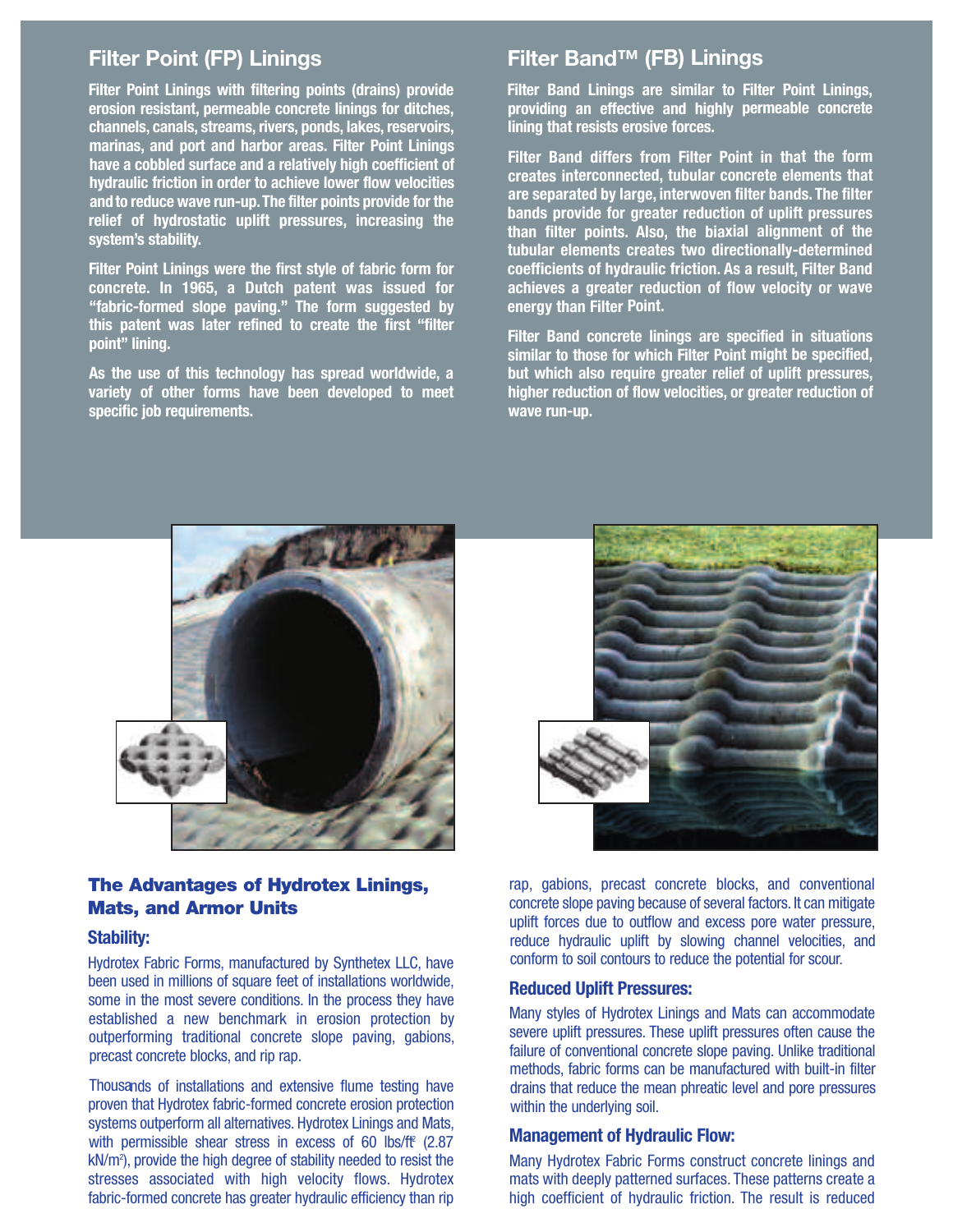# Uniform Section (US) Linings

**Uniform Section Linings are similar to traditional concrete slope paving. They create a solid, high quality concrete lining with a relatively low coefficient of hydraulic friction and a uniform cross section. Uniform Section Linings are used to reduce the infiltration of aggressive waste and chemical fluids into or out of open channels and basins. They are also used to reduce exfiltration in arid regions where open channels and basins require watertight linings.**

**Uniform Section Linings are resistant to most leachates and chemicals. They protect geosynthetic liners from mechanical damage, exposure to UV light, and freeze-thaw cycles and also serve as a ballast layer. These self-supporting, high strength linings permit construction on steep side slopes and replace the use of clay or sand as liner protection. Concrete filling of the forms can be performed with a minimum of traffic on the liner, and the tensile strength and abrasion resistance of the fabric protect the liner from the pumped concrete.**

# Enviromat™ (EL and EB) Linings

**Enviromat Linings are installed to provide protection against periodic high flows. After installation, vegetation can be planted within the open structure of the lining. Enviromat Linings are used in drainage ditches and on the upper slopes of channels, canals, lakes, reservoirs, rivers, and other water courses as well as for embankments subject to heavy run-off.**

**Enviromat Linings are comprised of concrete-filled elements and unfilled areas that allow for the establishment of vegetation. Once the concrete sets, the unfilled areas are opened by cutting the fabric and are then planted or filled with topsoil and seeded. Within a growing season a vegetated cover will normally extend over the lining, resulting in an erosion control system with the hydraulic, ecological, and aesthetic features desired. EL Linings have a greater open area than EB, so a vegetated cover will be established more rapidly. However, EB Linings are designed to articulate and are more tolerant of uneven settlement after installation.**



flow velocity and reduced wave run-up. These surface characteristics impart stability to the system by reducing velocities and also mean that the designer can affect the flow characteristics of a channel, creating the opportunity for an "engineered" hydraulic system. By choosing the correct style of form, in-channel flow can be slowed, reducing downstream velocities and discharge turbulence. Or an hydraulically-efficient, smooth form (such as Uniform Section) can be chosen to maximize drainage from a given area.

## **Adaptation to Soil Contours:**

Filled-in-place fabric forms accommodate uneven contours, curves, and subgrades at the time that they are filled. Consequently, the soil and the concrete protection are in intimate contact, reducing the chance of underscour. Some forms create discrete concrete units, attached to each other with fabric perimeters and/or embedded cables. As a result, the concrete mats can articulate to adapt to uneven settlement.



## **Ease of Installation:**

Hydrotex Fabric Forms are delivered to the job site ready-to-fill and require no additional forming materials. Installation consists of preparing the area, laying out the fabric forms, and filling them with concrete through a small-line concrete pump. Wood or steel forming is not required. The fabric forms themselves assure that the concrete assumes the proper configuration, contours, dimensions, and thickness. Hydrotex Linings and Mats do not require steel reinforcement or concrete finishing. A small crew can handle the installation, and fabric forms can be installed without dewatering the site.

### **Simple Job Mobilization:**

Fabric forms are extremely lightweight, so they can be rapidly shipped anywhere in the world. The "weight" component of a fabric-formed system, the fine aggregate concrete, is readily available from concrete suppliers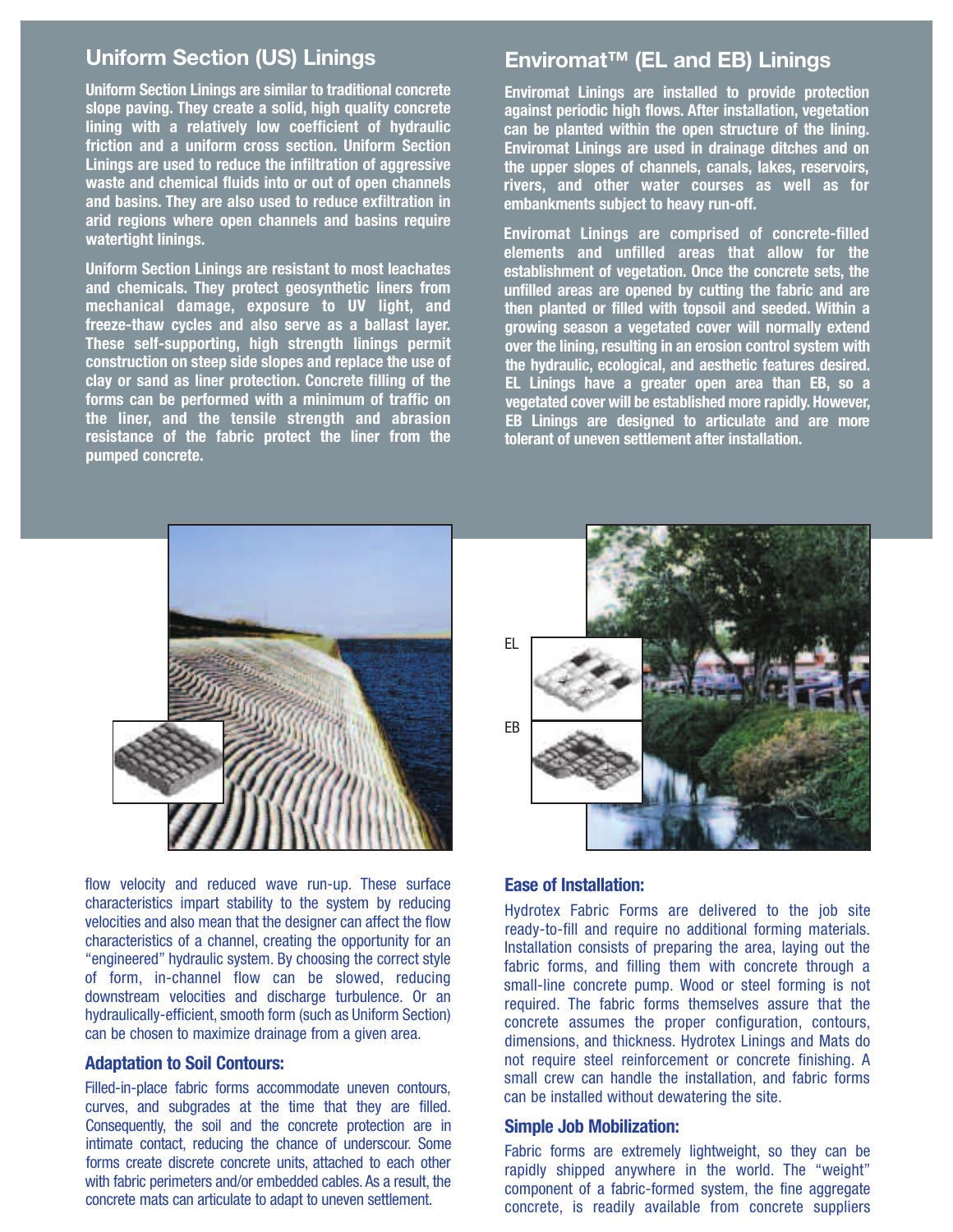# Articulating Block (AB) Mats

**Articulating Block Mats form cable-reinforced concrete** block mattresses that resist erosive forces. They are often installed where a revetment is exposed to attack by wave action and are used to protect shorelines, canals, rivers, lakes, reservoirs, underwater pipelines, bridge piers, and other civil and marine structures from propeller wash, ship wakes, waves, currents, and high velocity flows.  **They are also used in environmental construction for landfill caps, downchutes, and collector channels.** 

Articulating Block Fabric Forms consist of a series of **compartments linked by interwoven perimeters. Grout and chemicals. They protect geosynthetic liners from ducts interconnect the compartments. High strength mechanical damage, exposure to UV light, and** revetment cables are installed between and through the **Compartments and grout ducts. Once filled, AB Mat becomes** a mattress of pillow-shaped, rectangular **concrete blocks. The interwoven perimeters between clay or sand as liner protection. Concrete filling of the** the blocks serve as hinges to permit articulation. The **cables remain embedded in the concrete blocks to link the liner, and the tensile strength and abrasion the blocks together and facilitate articulation. resistance of the fabric protect the liner from the**

# Hydrocast<sup>™</sup> Armor Units

**Hydrocast Armor Units are monolithic concrete structures Enviromat Linings are installed to provide protection** which replace heavy rip rap and large precast concrete armor units, such as tetrapods. When the rectangular fabric forms are filled, they assume a flattened cylindrical cross section and range in size from roughly 180 pounds to in excess of 70 tons (80-64,000 kg) per unit. Available **in custom sizes** and shapes, the dimensions of the form **control the concrete armor unit's length, width, height, and weight. elements and unfilled areas that allow for the**

**Armor Units have the mass and stability for the establishment of vegetation. Once the concrete sets, the** construction of gravity seawalls and revetments, groins, levees, dikes, dams, check dams, and other civil and **marine** structures subject to attack by waves or rapidly flowing water. Since they are filled in place, they adapt to variations in the subgrade and are ideal for preventing or repairing scour at bridge piers and **abutments, culvert outfalls, or underwater pipelines. Hydrocast installations do not require dewatering, EB Linings are designed to articulate and are more a crucial advantage in emergency repair situations. tolerant of uneven settlement after installation.**





worldwide. Once the site is prepared, simple hand tools and a concrete pump are all that is needed to fill the forms. And in areas with difficult or restricted access, the concrete can be pumped to the forms from as far away as 800 feet (250 meters). Because of the low mobilization costs, it is practical to install fabric forms on jobs as small as a hundred square feet (10 square meters). Regardless of the job size, the ease of mobilization and transportation and the reduced equipment and labor requirements mean that the job goes in faster and at less cost per square unit of protected area.

# **Environmental Compatibility:**

Fabric forms are designed to provide the least possible environmental impact. The fabric used in the forms allows excess mixing water to escape while retaining the cement solids, fine aggregate, and sand. EL and EB Linings have been designed to provide defined areas that can be cut out after installation so that native vegetation can be planted or

seeded to create a more natural appearance. And Hydrotex **Ease of Installation:** Linings and Mats are free of hazardous projections that could endanger pedestrians, animals, vehicles, or boats.

**Hydrotex fabric-formed concrete erosion control systems outperform all traditional solutions and reduce total system cost. The expertise and knowledge that Synthetex has gained from thousands of installations worldwide are incorporated** into every form we manufacture. **Time** and again, in many different types of **negation have have have have have have have have have have have have have have have have have have have have have have have have have have have have have have performed** "as specified" and delivered **predictable** erosion control.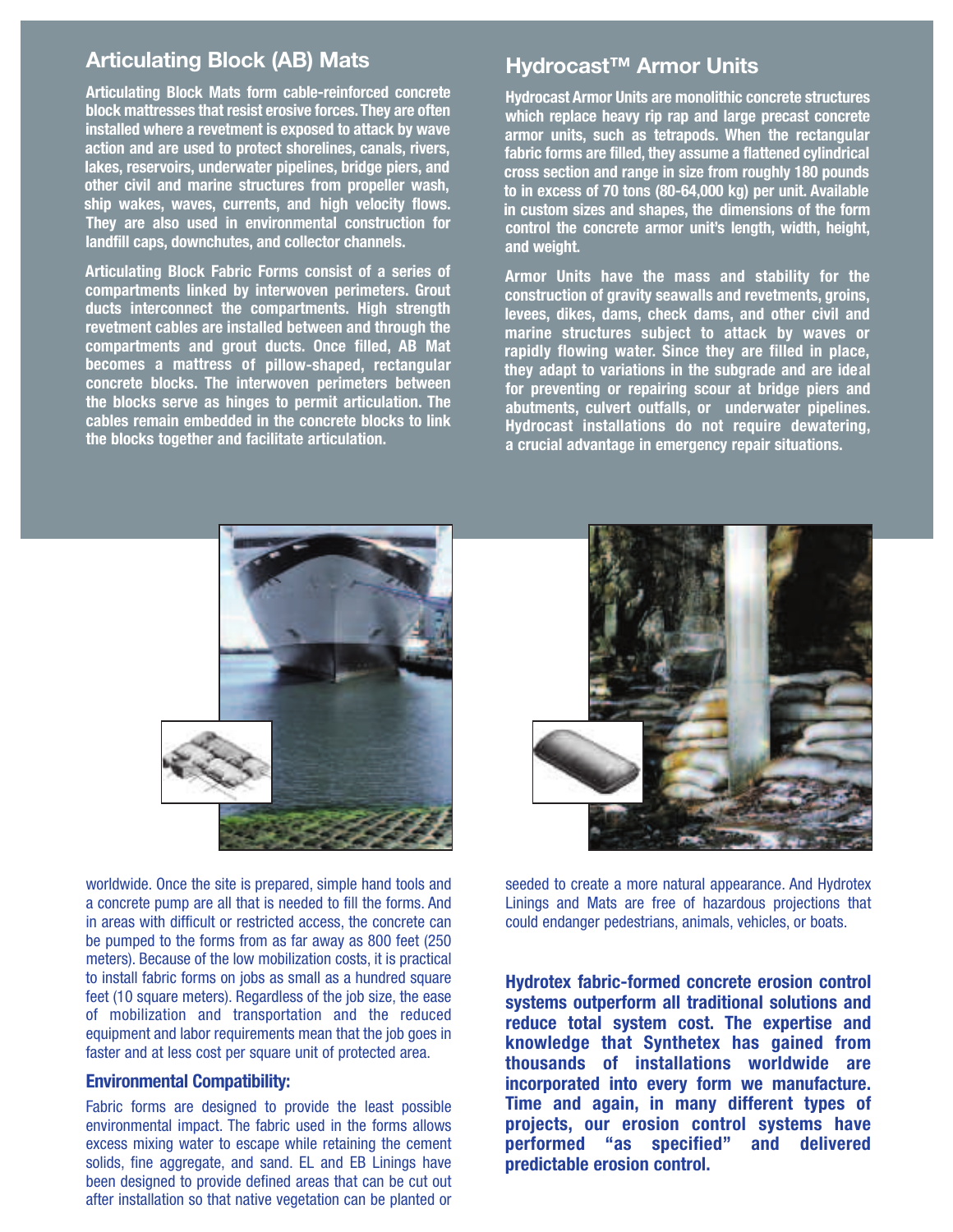### **Hydrotex™** Fabric-formed Concrete **slope paving. They create a solid, high quality concrete fixally andal <b>and and a cross control and cross c Lining Systems area** *used* **<b>a** Uniform Section (US) Linings **Uniformal Execution Concrete lining with a relatively low coefficient of hydraulic waste and chemical fluids into or out of open channels**

Hydrotex systems outperform rip rap, **and basins. They are also used to reduce exfiltration in** gabions, precast concrete blocks, and concrete slope paving, **Vet are less expensive and <b>Section Section Section Section and <b>chemicals chemicals chemicals chemically <b>chemical chemical arid regions regions contained by the channel of the channels requires requires requires requires requires requires requires requires requires requires requires requires the contained by the** 



# Applications:

Drainage Ditches Channels and Canals Streams, Rivers, and Bayous Lakes and Reservoirs Coastal and Intracoastal Shorelines Jetties and Groins Dikes and Levees and run-up. These surface wave run - wave run - wave run - wave run - wave run - wave run - wave run - wave run - wave run - wave run - wave run - wave run - wave run - wave run - wave run - wave run - wav **Dune Protection Beach Renourishment Seawall and Bulkhead Scour Protection** Boat Launching Ramps<br>
internal flow can be slowed, reducing the slowed set of the slowed, reducing the slowed, reducing the slowed, Wildlife Crossings and discharge turbulence. Or and discharge turbulence. Or and discharge turbulence. Or and discharge turbulence. Or and discharge turbulence. Or and discharge turbulence. Or and discharge turbulence. Or Low-water Stream Crossings Embankments and a given a given area. Underwater Pipeline Covers **Bridge Abutments and Piers Check Dams** accommodate in-place fabric forms accommodate uneven contours, accommodate uneven contours, accommodate uneven contours, accommodate uneven contours, accommodate uneven contours, accommodate uneven contours, a Dams and Spillways Ponds and Holding Basins Landfill Caps Francisco Capeston<br>Down Chutes with chutes<br>Water Control Structures beawali and buinnead ocult Fruite dulli water control structures

**Hydrotex Fabric Forms are filled in place with fine aggregate concrete, delivering the durability and Enviromat Linings are installed to provide protection performance of concrete without the costly and against periodic high flows. After installation, vegetation difficult installation process of a conventionally-can be planted within the open structure of the lining. formed concrete slope paving. the upper slopes of channels, canals, lakes, reservoirs,** Enviromat™ (EL and EB) Linings **Enviromat Linings are used in drainage ditches and on**

**Hydrotex systems are not only less expensive than rivers, and other water courses as well as for rip rap, gabions, precast concrete blocks, or conventionally-formed concrete slope paving, they also deliver significant stability and performance elements and unfilled areas that allow for the advantages once installed. unfilled areas are opened by cutting the fabric and are example to the subject of the subject of the subject of the subject of the subject of the subject of the subject of the subject of the subject of the subject of the subject of the subject of the subject of the subject of establishment of vegetation. Once the concrete sets, the**

**Hydrotex systems can: then planted or filled with topsoil and seeded. Within a**

- **• adapt to variable subgrades, growing season a vegetated cover will normally extend over the lining, resulting in an erosion control system with**
- **• relieve uplift pressures, the hydraulic, ecological, and aesthetic features desired.**
- **• reduce wave run up, and EL Linings have a greater open area than EB, so a**
- **• manage channel velocities. and <b>rapidly coverable coverable**

**The result is a more cost-effective erosion control tolerant of uneven settlement after installation. system with greater hydraulic efficiency, higher permissible velocities, and improved stability, durability, and performance.**

 $\blacksquare$ 

## A Wide Range of Solutions

Constructed of high strength, specially woven fabric, Hydrotex<sup>™</sup> Fabric Forms come in a variety of form styles. Each style has been engineered to match a certain set of project parameters, allowing you to specify different forms EL to accommodate differing site conditions. Hydrotex Linings and Mats are used to create erosion and scour prevention systems ranging from ditch linings to coastal revetments. Hydrocast™ Armor Units are monolithic concrete structures that are used for the construction of seawalls and other civil and marine applications.

## Proven in the Lab and in the Field

Hydrotex products have been extensively evaluated in an advanced hydraulics laboratory at a leading research facility. Flume testing of Hydrotex Linings and Mats has derived precise design values to assist you in selecting the appropriate fabric form style and mass per unit area to resist the expected hydraulic loading. Hydrotex products have proven their value, quality, and integrity in literally thousands of projects worldwide.

## Backed with Technical Expertise

Synthetex's team of technical, manufacturing, and field personnel work closely with engineers, owners, and contractors to derive the best design solutions. Our design philosophy demands solutions that meet strict performance, aesthetic, cost, and construction criteria. You are assured of quality materials, superior technical support, competitive prices, and a commitment to excellence. Our team is able to provide technical and design assistance, system specifications, cost estimates, and construction drawings. The world. The world. The weight of weight and weight  $\alpha$